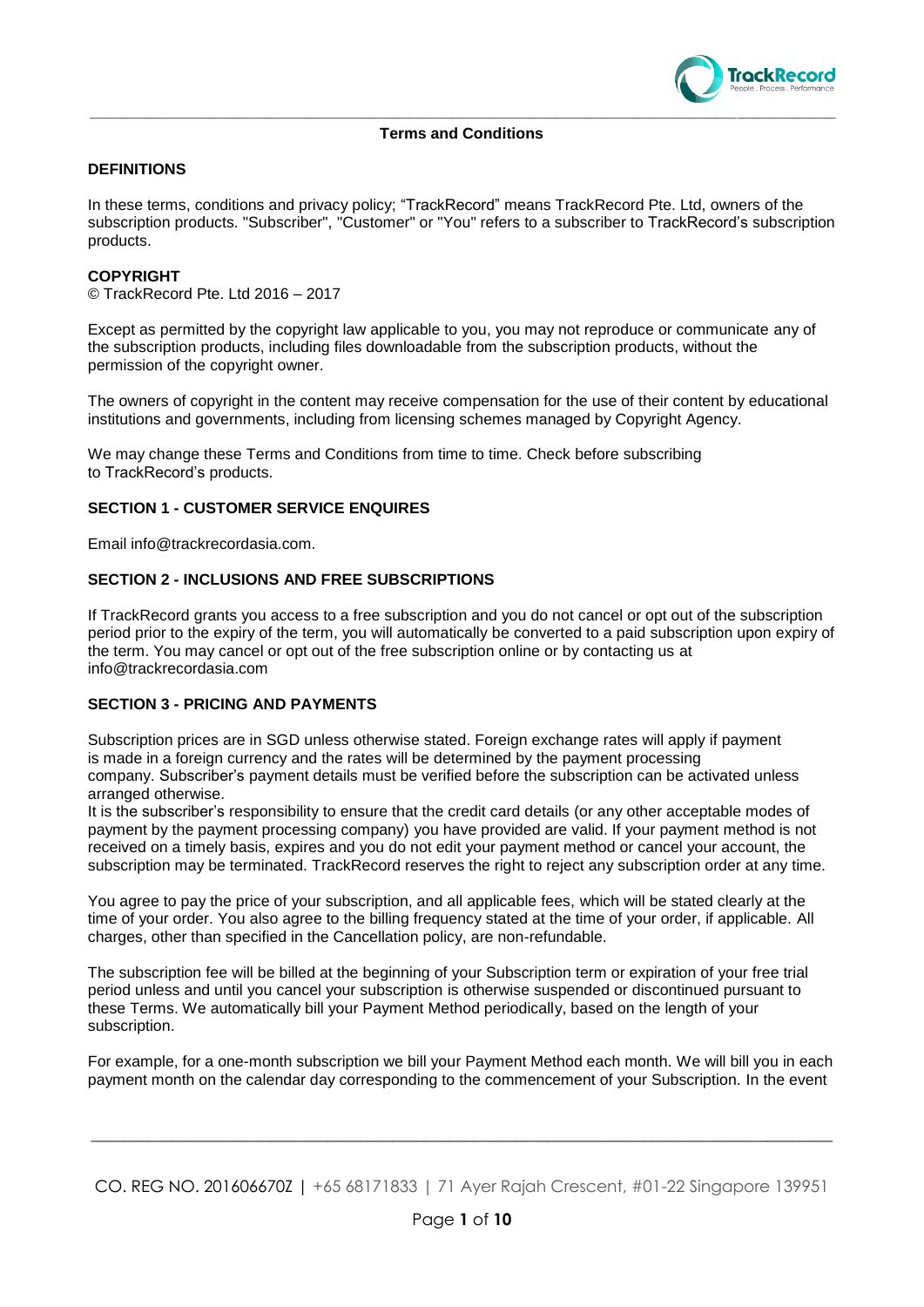

your Subscription began on a day not contained in a given month, we bill your Payment Method on the last day of such month.

\_\_\_\_\_\_\_\_\_\_\_\_\_\_\_\_\_\_\_\_\_\_\_\_\_\_\_\_\_\_\_\_\_\_\_\_\_\_\_\_\_\_\_\_\_\_\_\_\_\_\_\_\_\_\_\_\_\_\_\_\_\_\_\_\_\_\_\_\_\_\_\_\_\_\_\_\_\_\_\_\_\_\_\_\_\_\_\_\_\_\_\_\_\_\_\_\_\_\_\_\_\_\_\_\_\_\_\_\_\_\_\_\_\_\_\_\_\_\_\_\_\_\_\_\_\_\_\_\_\_\_\_\_\_\_\_\_\_\_\_\_\_\_\_

You acknowledge that the amount billed for each payment period may vary due to promotional offers, changes in your Subscription plan, and changes in applicable taxes, and you authorize us to charge your Payment Method for the corresponding amounts.

If Company changes the subscription fee or other charges for the subscription product(s) from time to time, we will give you advance notice of these changes.

TrackRecord reserves the right to change the price list at any time, upon prior notice to you.

Any promotion and discount eligibility is determined at the time of order.

#### **SECTION 4 - RENEWALS**

Renewal reminders are sent in advance of the subscription's annual expiry date to ensure the subscribers opportunity for uninterrupted delivery. Monthly subscriptions are automatically renewed every month without any notice.

#### **SECTION 5 - SHIPPING AND DELIVERY**

Subscription start date is listed in the confirmation email upon payment. Subscribers will receive the next available issue. If you do not receive your subscription product as expected, or have any questions regarding your order, please email info@trackrecordasia.com

#### **SECTION 6 - SUBSCRIPTION REFUNDS/CANCELLATIONS**

Monthly Subscription Products: Subscriptions are automatically renewed every month. If you wish to cancel a subscription for the following month, please send an email to info@trackrecordasia.com requesting for cancellation. Please note that if your cancellation occurs before the end of the subscription term (i.e. end of the month), no refunds will be made available for the remaining number of days in the month of your cancellation.

Annual Subscription Products: If you wish to cancel a subscription before the end of the subscription term (i.e. 12 months), you may request to cancel and refund within the first month of the 12-month period. Please send an email to info@trackrecordasia.com requesting to cancel your subscription. No refunds will be made available after the first month of subscription.

### **SECTION 7 - ONLINE STORE TERMS**

By purchasing, acquiring, redeeming or using a TrackRecord subscription, you agree to be bound by our Terms and Conditions. By agreeing to these Terms & Conditions, you represent that you are at least the age of majority in your state or province of residence, or that you are the age of majority in your state or province of residence and you have given us your consent to allow any of your minor dependents to use these subscription product(s).

You may not use our products for any illegal or unauthorized purpose nor may you, in the use of the Service, violate any laws in your jurisdiction (including but not limited to copyright laws). You must not transmit any worms, viruses or any code of a destructive nature.

A breach or violation of any of the Terms and Conditions will result in an immediate termination of your subscription and you will not be eligible for any refund.

CO. REG NO. 201606670Z | +65 68171833 | 71 Ayer Rajah Crescent, #01-22 Singapore 139951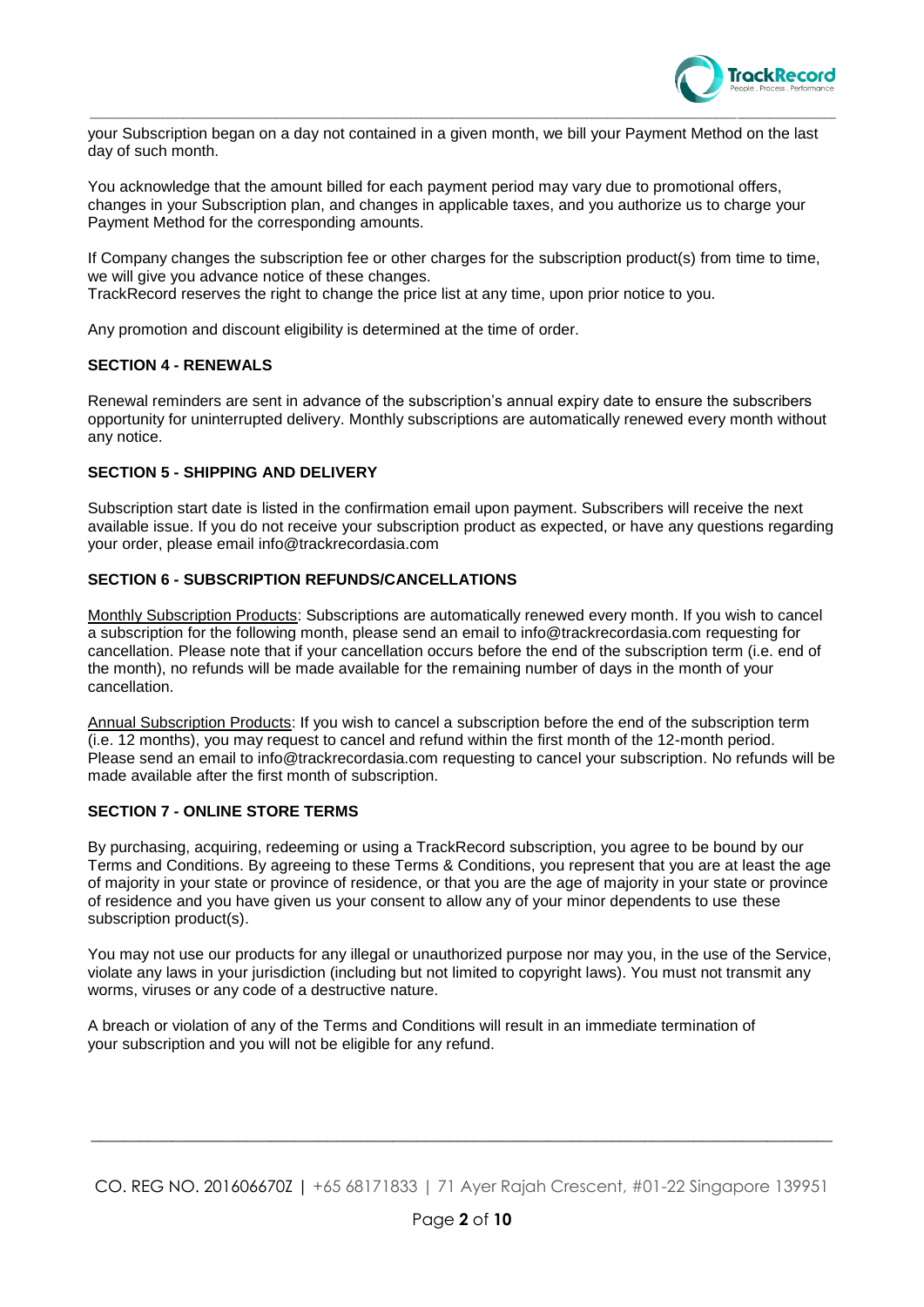

# **SECTION 8 - GENERAL CONDITIONS**

We reserve the right to refuse the subscription product(s) to anyone for any reason at any time. You understand that your content (not including credit card information), may be transferred unencrypted and involve (a) transmissions over various networks; and (b) changes to conform and adapt to technical requirements of connecting networks or devices.

You agree not to reproduce, duplicate, copy, sell, resell or exploit any portion of the subscription product(s), use of the subscription product(s), or access to the subscription product(s), without express written permission by us. The headings used in this agreement are included for convenience only and will not limit or otherwise affect these Terms.

# **SECTION 9 - MODIFICATIONS TO THE SERVICE AND PRICES**

We reserve the right at any time, without prior notice to

- Change the terms and conditions;
- Change the subscription product(s), including eliminating or discontinuing any content;
- Modify or discontinue the subscription product(s) (or any part or content thereof;
- Change the prices for our product(s); or
- Impose fees, charges or other conditions for use of the subscription product(s) or parts thereof

We shall not be liable to you or to any third-party for any of the above modification, price change, suspension or discontinuance of the subscription product(s). Your continued use of or access to the subscription product(s) following the posting of any changes to these Terms and Conditions constitutes acceptance of those changes.

# **SECTION 10 - ACCURACY OF BILLING AND ACCOUNT INFORMATION**

You agree to provide current, complete and accurate purchase and account information for all purchases. You agree to promptly update your account and other information, including your email address, postal address, billing address, credit card numbers and expiration dates, so that we can complete your transactions and contact you as needed.

# **SECTION 11 – COPYRIGHT, LINKING POLICY AND TRADEMARKS**

The views, opinions and content contained in the subscription product(s) as well as all copyrights, including without limitation, the text, documents, articles, products, software, graphics, photos, sounds, videos, interactive features, services, links, User Submissions (as defined below), third-party Apps, and any other content in the subscription product(s) ("Content") and the trademarks, service marks and logos contained therein are the property of TrackRecord and its third-party licensors or providers. You may access and use the Content, and download and/or print out copies of any content from the subscription product(s), solely for your personal, non-commercial use. If you download or print a copy of the Content for personal use, you must retain all copyright and other proprietary notices contained therein. You acknowledge that you do not acquire any ownership rights by using the subscription product(s). TrackRecord reserves all rights not expressly granted in and to the subscription product(s).

The subscription product(s) may contain links to other Internet websites or links to Content created by third parties' websites that are not affiliated with us. We neither control nor endorse such other websites or Content, nor have we reviewed or approved any Content that appears on such other websites or in our subscription product(s). Please read the Terms and Conditions and privacy policy of any such third-party sites that you interact with before you engage in any activity. You are solely responsible and liable for your use of and linking to all third-party sites. You acknowledge and agree that we shall not be held responsible for the legality, accuracy, or appropriateness of any Content, advertising, products, services, or information

CO. REG NO. 201606670Z | +65 68171833 | 71 Ayer Rajah Crescent, #01-22 Singapore 139951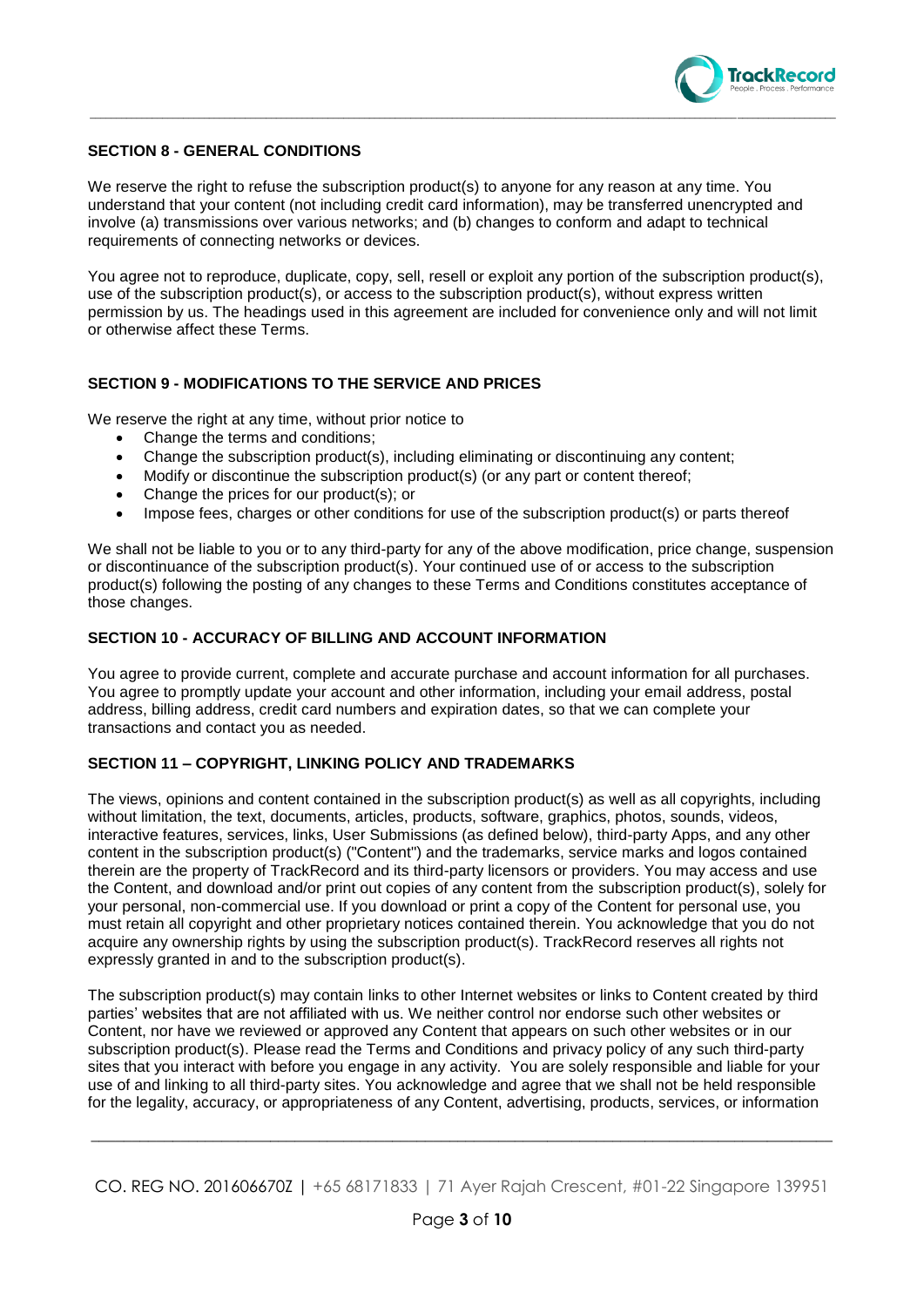

located in our subscription product(s) or any other websites, nor for any loss, harm or damages caused or alleged to have been caused by the use of or reliance on any such content. Similarly, while we do endeavor to facilitate the provision of quality content, we are not responsible for any loss or damages caused or alleged to have been caused by their use. Complaints, claims, concerns, or questions regarding third-party products should be directed to the third-party.

\_\_\_\_\_\_\_\_\_\_\_\_\_\_\_\_\_\_\_\_\_\_\_\_\_\_\_\_\_\_\_\_\_\_\_\_\_\_\_\_\_\_\_\_\_\_\_\_\_\_\_\_\_\_\_\_\_\_\_\_\_\_\_\_\_\_\_\_\_\_\_\_\_\_\_\_\_\_\_\_\_\_\_\_\_\_\_\_\_\_\_\_\_\_\_\_\_\_\_\_\_\_\_\_\_\_\_\_\_\_\_\_\_\_\_\_\_\_\_\_\_\_\_\_\_\_\_\_\_\_\_\_\_\_\_\_\_\_\_\_\_\_\_\_

If you are interested in reprinting, republishing or distributing content from TrackRecord, please contact TrackRecord at info@trackrecordasia.com to obtain written consent.

This section shall survive any termination of these Terms and Conditions

# **SECTION 12 - ERRORS, INACCURACIES AND OMISSIONS**

Occasionally there may be information in our subscription product(s) that contains typographical errors, inaccuracies or omissions that may relate to product descriptions, pricing, promotions, offers, product shipping charges, transit times and availability. We reserve the right to correct any errors, inaccuracies or omissions, and to change or update information or cancel orders if any information in the subscription product(s) or on any related website is inaccurate at any time without prior notice (including after you have submitted your order).

We undertake no obligation to update, amend or clarify information in the subscription product(s) or on any related website, including without limitation, pricing information, except as required by law.

# **SECTION 13 - PROHIBITED USES**

You may not use, copy, display, sell, license, de-compile, republish, upload, post, transmit, distribute, create derivative works or otherwise exploit Content from the subscription product(s) to online bulletin boards, message boards, newsgroups, chat rooms, or in other any manner, without our prior written permission. Modification of the Content or use of the Content for any purpose other than your own personal, noncommercial use is a violation of our copyright and other proprietary rights, and can subject you to legal liability.

In addition, in connection with your use of the subscription product(s) and its services (including by sending private messages to other registered users of the subscription product(s)), you agree not to:

- Restrict or inhibit any other visitor from using the subscription product(s), including, without limitation, by means of "hacking" or defacing any portion of the subscription product(s);
- Use the subscription product(s) for any unlawful purpose;
- Express or imply that any statements you make are endorsed by us, without our prior written consent;
- Modify, adapt, sublicense, translate, sell, reverse engineer, decompile or disassemble any portion of the subscription product(s);
- "Frame" or "mirror" any part of the subscription product(s) without our prior written authorization;
- Use any robot, spider, site search/retrieval application, or other manual or automatic device or process to download, retrieve, index, "data mine", "scrape", "harvest" or in any way reproduce or circumvent the navigational structure or presentation of the subscription product(s) or its contents;
- Harvest or collect information about visitors to the subscription product(s) without their express consent;
- Send unsolicited or unauthorized advertisements, spam, chain letters, etc. to other users of the subscription product(s):
- Transmit any Content which contains software viruses, or other harmful computer code, files or programs.

You also agree to comply with all applicable laws, rules and regulations in connection with your use of the subscription product(s) and the content made available therein.

CO. REG NO. 201606670Z | +65 68171833 | 71 Ayer Rajah Crescent, #01-22 Singapore 139951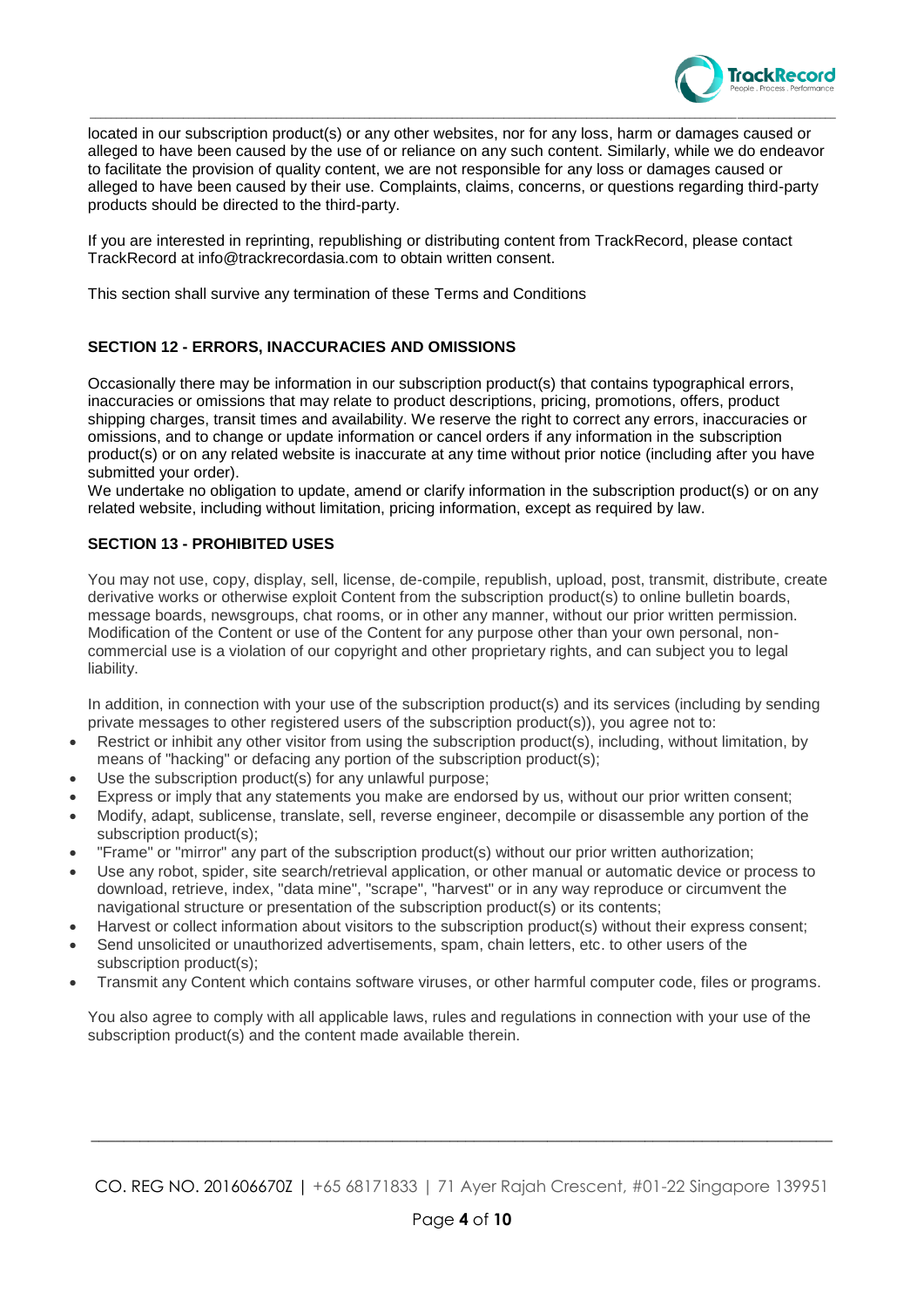

In order to access some of the services of the subscription product(s), you may have to create an account. By creating this account, you agree to the following:

- You may only maintain a single account;
- You may never share your account user name or password or knowingly provide or authorize access to your account
- You may never use another user's account without permission;
- When creating your account, you must provide accurate and complete information;
- You are solely responsible for the activity that occurs on your account, and you must keep your account password secure;
- You must notify us immediately of any breach of security or unauthorized use of your account;

You will be liable for any use made of your account or password and the losses of TrackRecord or others due to such unauthorized use. We will not be liable for your losses caused by any unauthorized use of your account.

TrackRecord has the right to terminate your access to the subscription product(s), in its sole discretion.

In addition to other prohibitions as set forth in the Terms and Conditions, you are prohibited from using the subscription product(s) or its content: (a) for any unlawful purpose; (b) to solicit others to perform or participate in any unlawful acts; (c) to violate any international, federal, provincial or state regulations, rules, laws, or local ordinances; (d) to infringe upon or violate our intellectual property rights or the intellectual property rights of others; (e) to harass, abuse, insult, harm, defame, slander, disparage, intimidate, or discriminate based on gender, sexual orientation, religion, ethnicity, race, age, national origin, or disability; (f) to submit false or misleading information; (g) to upload or transmit viruses or any other type of malicious code that will or may be used in any way that will affect the functionality or operation of the subscription product(s) or of any related website, other websites, or the Internet; (h) to collect or track the personal information of others; (i) to spam, phish, pharm, pretext, spider, crawl, or scrape; (j) for any obscene or immoral purpose; or (k) to interfere with or circumvent the security features of the subscription product(s) or any related website, other websites, or the Internet. We reserve the right to terminate your use of the subscription product(s) or any related website for violating any of the prohibited uses.

# **SECTION 14 – MONITORING CONTENT, ONLINE RULES OF CONDUCT**

TrackRecord has the right in its sole discretion and without further notice to you, to monitor, censor, edit, move, delete, and/or remove any Content posted on its subscription product(s) or any Content transmitted by direct messaging or by any other method to or from your user account at any time and for any reason. Without limiting the foregoing, TrackRecord has the right to delete any comment or Content that it believes, in its sole discretion, does or may violate the Terms and Conditions of the subscription product(s) by you.

On user-generated content and comments, TrackRecord reserves the right to remove content that violates one of the following principles, as determined by TrackRecord, at our discretion:

- No incitement to hatred. Material that promotes hatred toward groups based on race or ethnic origin, religion, disability, gender, age, veteran status, or sexual orientation/gender identity will be removed.
- No pornography or pedophilia
- No direct or veiled threats against any person or group of people.
- No copyright infringement
- No plagiarism. This includes posting content verbatim from other sources without proper attribution and/or repurposing content from other sources and presenting it without reference to the content's creator.
- No publishing of other people's private and confidential information, such as credit card numbers, Social Security Numbers, and driver's and other license numbers.
- No impersonation of others in a manner that is intended to or does mislead or confuse others.
- No use for unlawful purposes or for promotion of dangerous and illegal activities. Your account may be terminated and you may be reported to the appropriate authorities.

CO. REG NO. 201606670Z | +65 68171833 | 71 Ayer Rajah Crescent, #01-22 Singapore 139951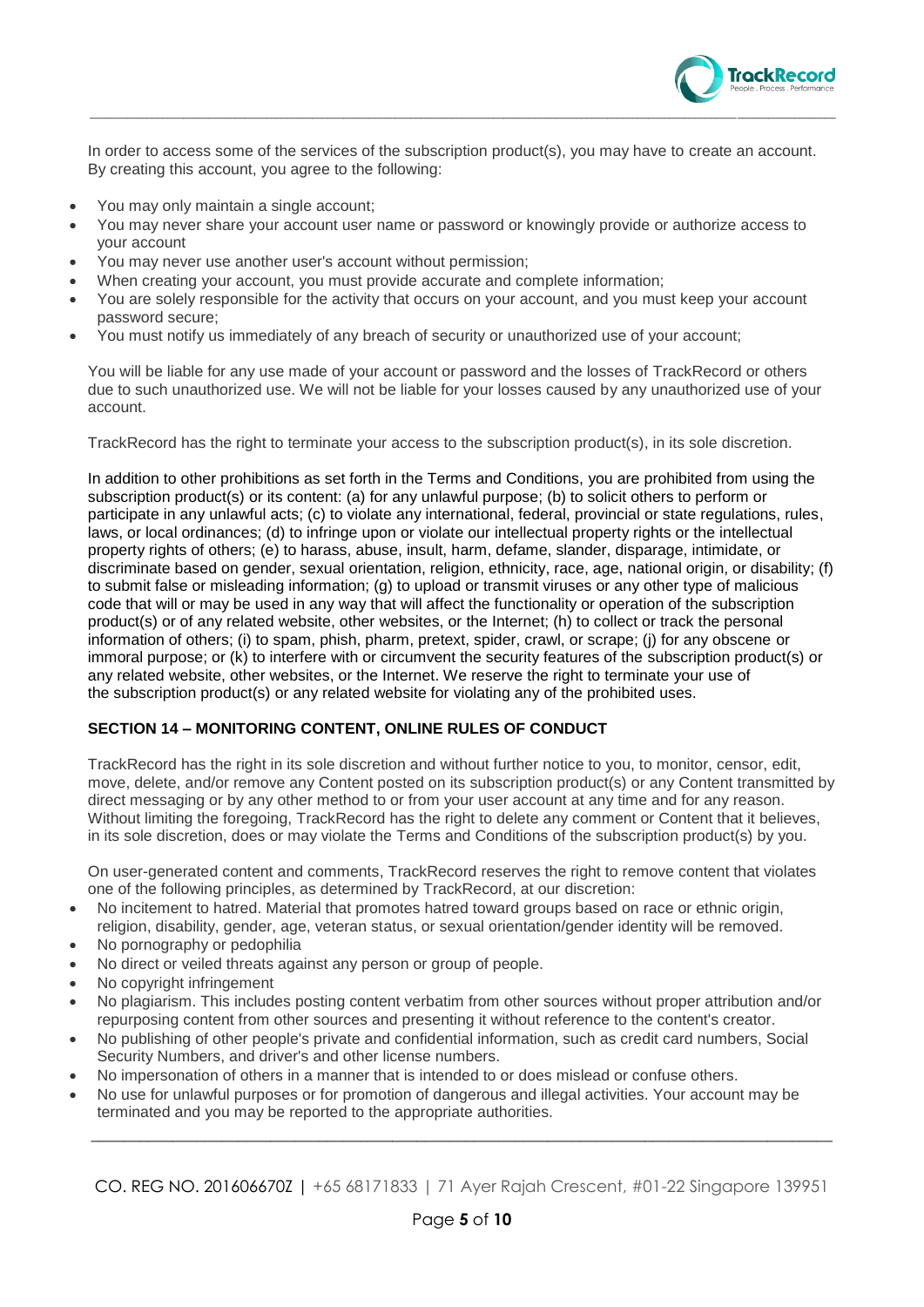

- No spamming, link-spamming or transmitting malware and viruses.
- No personal attacks.
- No profanity or vulgarity.
- No business solicitations or advertising.
- No inappropriate, unethical or misleading behavior.

**Important note:** TrackRecord encourages civil, thought-provoking debate and idea-sharing among investors and stock-market followers. In order to maintain a level of discourse appropriate to our user base, we are strongly opposed to trolling, uncivilized discussion, mudslinging, inappropriate language, and blanket dismissal of others' ideas. At our discretion, we may delete comments, and block/delete accounts of users we believe lower the level of discourse and courtesy we strive to engender.

\_\_\_\_\_\_\_\_\_\_\_\_\_\_\_\_\_\_\_\_\_\_\_\_\_\_\_\_\_\_\_\_\_\_\_\_\_\_\_\_\_\_\_\_\_\_\_\_\_\_\_\_\_\_\_\_\_\_\_\_\_\_\_\_\_\_\_\_\_\_\_\_\_\_\_\_\_\_\_\_\_\_\_\_\_\_\_\_\_\_\_\_\_\_\_\_\_\_\_\_\_\_\_\_\_\_\_\_\_\_\_\_\_\_\_\_\_\_\_\_\_\_\_\_\_\_\_\_\_\_\_\_\_\_\_\_\_\_\_\_\_\_\_\_

Moderating decisions are subjective, and we strive to make them carefully and consistently. Due to the volume of content, we cannot review moderation decisions with users and cannot reverse decisions. Our content is intended to serve as a discussion center for thoughtful users who make their own investment decisions, with or without the help of a broker. They are not the place for stock touters, cheerleaders or hypesters. We strongly encourage all participants to disclose any positions they have in stocks being discussed.

Without derogating from the above, TrackRecord editors, at their discretion, may refrain from posting or remove User Submissions that violate these standards or which are otherwise inappropriate. These standards are designed to ensure that the dialogue on the subscription product(s) is credible, responsible, intelligent and informative. We cannot guarantee that users will tell the truth, and we will not monitor the veracity of names and positions or the content of any posts. However, by setting out the above guidelines, we hope to raise the credibility of the discussion and foster a spirit of open, honest exchanges of information. If you have any comments on our policies, or complaints or concerns of any kind about any posts, please contact us at info@trackrecordasia.com. We will review all of the information that you communicate to us, but we may not be able to take action or respond directly to each email.

When you post any User Submission on the subscription product(s) or give TrackRecord permission to post your Content, you agree to:

- Post comments in both tone and content that contribute in a positive and high quality manner to the substantive exchange of information and the subject matter of the subscription product(s).
- Automatically grant TrackRecord a royalty-free, perpetual, worldwide, irrevocable, non-exclusive and fully transferable and sublicensable right and license to use, reproduce, modify, adapt, publish, translate, create derivative works from, distribute, perform and display any User Submission (in whole or in part) and/or to incorporate any of your User Submission in other works now or in the future and in any media formats and through any media channels, and you confirm and warrant to TrackRecord that you own the copyright in each of your User Submissions and have all the rights, power and authority necessary to grant the above license and rights.

TrackRecord will use commercially reasonable efforts to attribute material User Submissions to the author. If you provide any feedback or suggestions to TrackRecord regarding the subscription product(s) or TrackRecord's services, including without limitation in response to a survey or in connection with a particular User Submission (collectively, "Feedback"), TrackRecord may use such Feedback for any purpose, including without limitation to provide it to authors on their dashboard. In order that we may incorporate such Feedback into TrackRecord's subscription product(s) and/or services, TrackRecord alone will own all right, title and interest, including all related intellectual property rights, in and to all such Feedback and you hereby assign such Feedback to TrackRecord free of charge.

When you post any User Submission on the subscription product(s), you also agree to abide by the following disclosure rules:

- To disclose the existence at the time of writing of a long or short position (including stocks, options or other instruments) in any stock mentioned in any User Submission
- You may not write about a stock with the intention to boost or reduce the stock's price and sell (or buy) the stock into the resulting strength or weakness.

CO. REG NO. 201606670Z | +65 68171833 | 71 Ayer Rajah Crescent, #01-22 Singapore 139951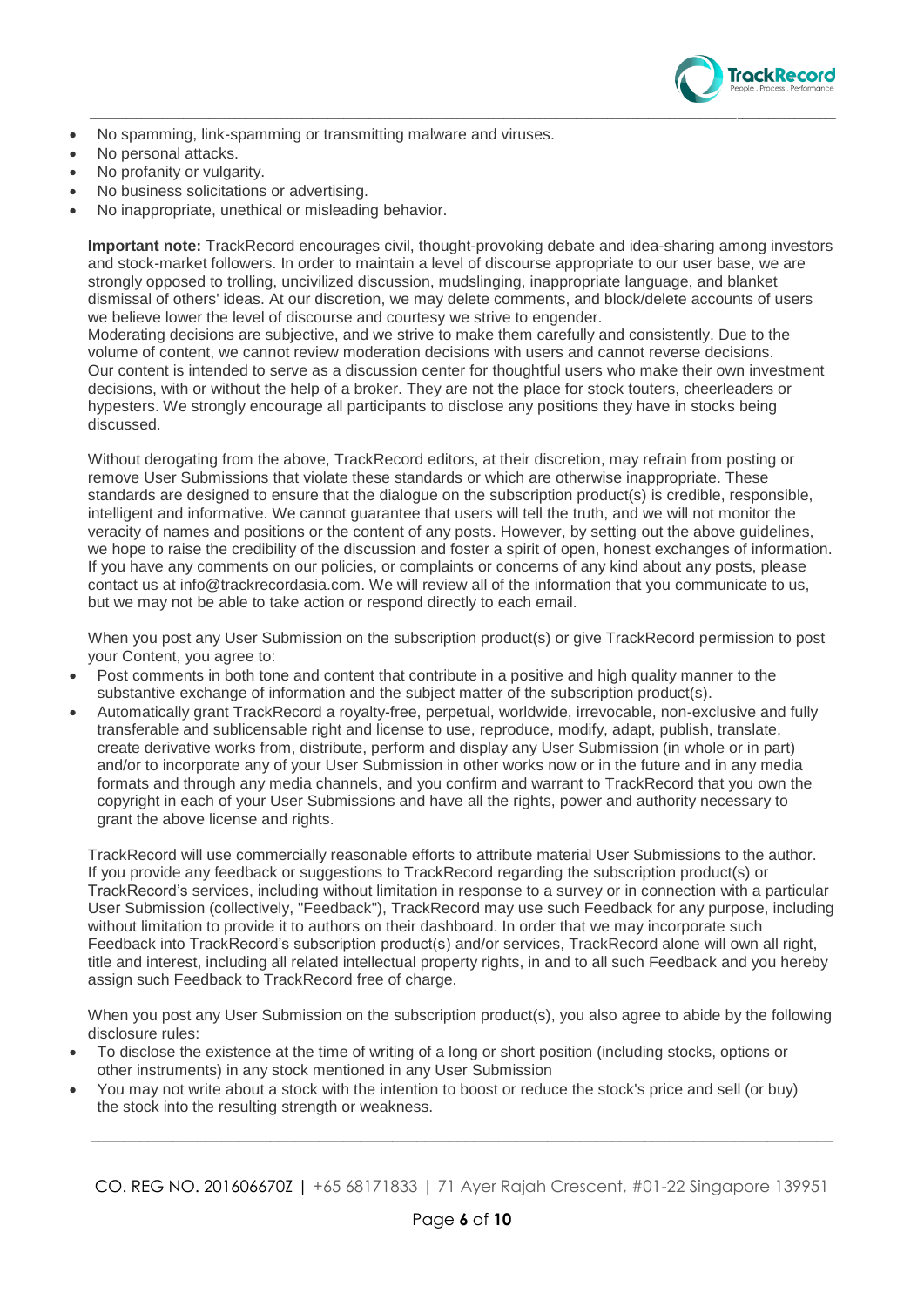

- If you intend at the time or writing to sell or buy a stock within three days of publication of a User Submission that discusses that stock, you must disclose this.
- Abide by the following conflict of interest rule: You will disclose any material relationships with companies whose stocks you write about in a User Submission or parties that stand to gain in any way from the viewpoint you are outlining. Examples: You must disclose if you are employed by a company whose stock you are writing about; perform consulting for a company you write about; receive paid advertising revenue or any other form of sponsorship fee from a company you write about. This applies to narrow asset classes as well. For example, if you are paid to promote a gold dealer, that must be disclosed in any User Submission about gold.

\_\_\_\_\_\_\_\_\_\_\_\_\_\_\_\_\_\_\_\_\_\_\_\_\_\_\_\_\_\_\_\_\_\_\_\_\_\_\_\_\_\_\_\_\_\_\_\_\_\_\_\_\_\_\_\_\_\_\_\_\_\_\_\_\_\_\_\_\_\_\_\_\_\_\_\_\_\_\_\_\_\_\_\_\_\_\_\_\_\_\_\_\_\_\_\_\_\_\_\_\_\_\_\_\_\_\_\_\_\_\_\_\_\_\_\_\_\_\_\_\_\_\_\_\_\_\_\_\_\_\_\_\_\_\_\_\_\_\_\_\_\_\_\_

- If you choose an alias, be responsible for all statements made and acts or omissions that occur by use of your alias.
- Waive all rights against TrackRecord and hold TrackRecord harmless relating to any claims relating to any action taken by TrackRecord as part of its investigation of a suspected violation or result of its conclusion that a violation of these Terms and Conditions has occurred, including but not limited to the removal of User Submission from the subscription product(s) or a suspension or termination of your access to the subscription product(s).

Maintain and promptly update your registration data to keep it true, accurate, current and complete. You agree not to:

- Choose an alias that is threatening, abusive, offensive, harassing, derisive, defamatory, vulgar, obscene, libelous, hatefully, racially, ethnically or otherwise or objectionable.
- Post or transmit any Content that you either know or should know is false, deceptive or misleading, or misrepresent or deceive others as to the source, accuracy, integrity or completeness of any comment you post.
- Post or transmit any Content that is unlawful, harmful or injurious to others, contains software viruses, or other harmful computer code, files or programs, threatening, abusive, offensive, harassing, derisive, defamatory, vulgar, obscene, libelous, hatefully, racially, ethnically or otherwise tortious or objectionable.
- Post or transmit any Content that does or may invade the privacy or violate or infringe on any rights of others, including, without limitation, copyrights and other intellectual property rights.
- By use of your alias or in any comment, impersonate any person or entity, falsely or deceptively state, infer or otherwise misrepresent your affiliation with or connection to any person or entity.
- Post or transmit any Content which, either the act of posting or the comment itself, you do not have a right to do under any law, regulation or order of any court, or as a result of an employment, contractual, fiduciary or other legal obligation or relationship.
- Post or transmit any advertising, promotional materials, so called "chain letters," "pyramid" or other schemes or invitations to participate in these or any other form of solicitation or promotion.
- Post or transmit any non-public or otherwise restricted, confidential or proprietary information without authorization.

Everyone who submits a User Submission, whether published on the subscription product(s) or not, is solely responsible for her or his own acts, including the content, context or information in the User Submission he or she submits. This means that everyone, and not TrackRecord, is entirely responsible for anything and everything she or he posts in the subscription product(s). TrackRecord does not, and does not intend to, prescreen any comments posted on its subscription product(s), and TrackRecord cannot and does not guarantee the accuracy, integrity or quality of anything that may appear on its subscription product(s). While we believe that the subscription product(s) can and should be a positive environment for the exchange of information, you understand that the subscription product(s) is open for posting to all users. Some individuals may post comments that may be offensive, indecent, objectionable, false, misleading or simply inappropriate.

# **SECTION 15 – IMPORTANT SECURITIES DISCLAIMER**

You understand that no views, opinions or content published in the subscription product(s) constitutes a recommendation that any particular security, portfolio of securities, transaction or investment strategy is

CO. REG NO. 201606670Z | +65 68171833 | 71 Ayer Rajah Crescent, #01-22 Singapore 139951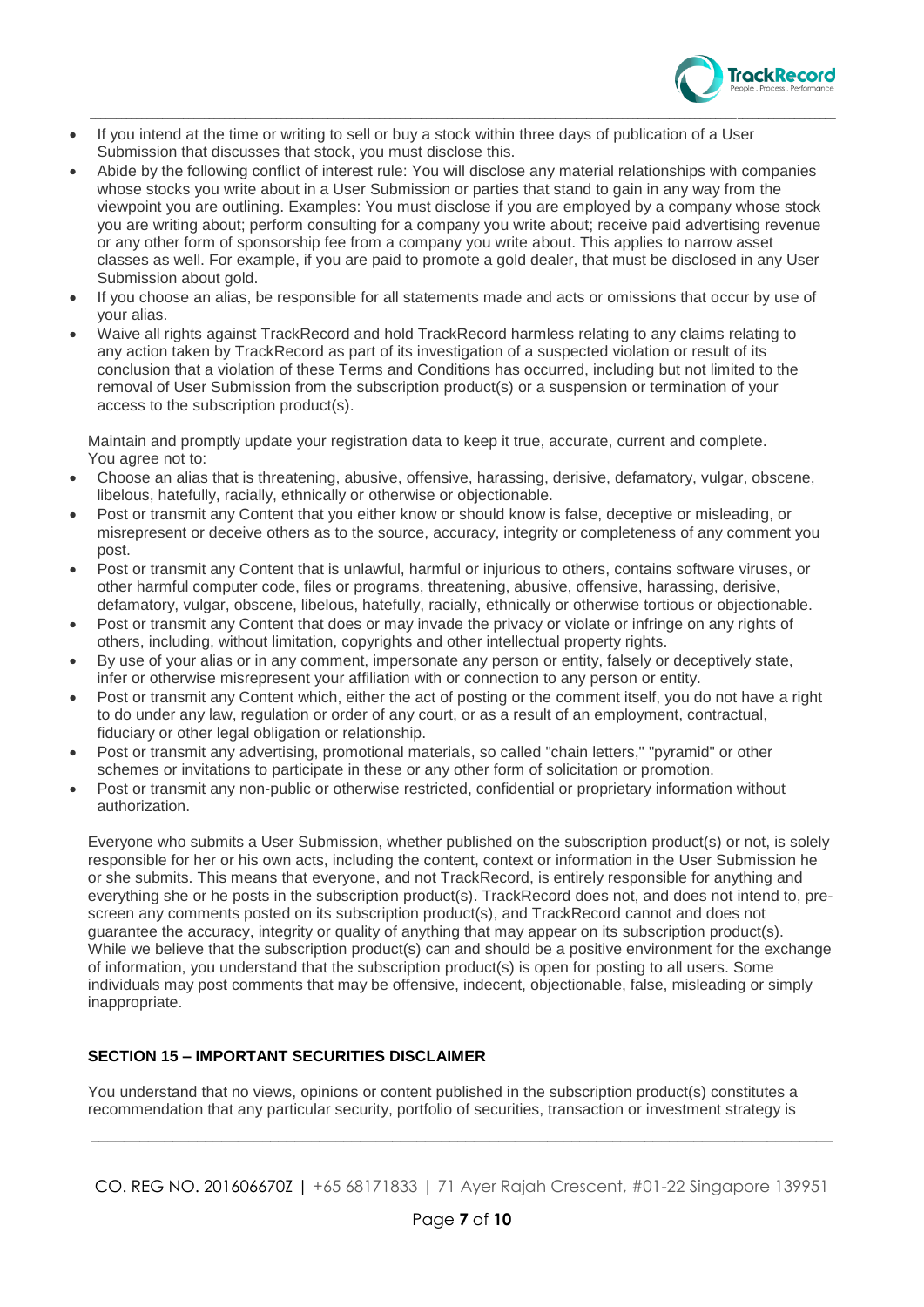

suitable for any specific person. You further understand that none of the information providers, or their affiliates are advising you personally concerning the nature, potential, value or suitability of any particular security, portfolio of securities, transaction, investment strategy or other matter. To the extent that any of the content published in the subscription product(s) may be deemed to be investment advice or recommendations in connection with a particular security, such information is impersonal and not tailored to the investment needs of any specific person. You understand that an investment in any security is subject to several risks, and that discussions of any security published will not contain a list or description of relevant risk factors. In addition, please note that some of the stocks about which content is published have a low market capitalization and/or insufficient public float. Such stocks are subject to more risk than stocks of larger companies, including greater volatility, lower liquidity and less publicly available information. Content in the subscription product(s) which may or may not be deemed by you to be recommendations may have an effect on their stock prices.

\_\_\_\_\_\_\_\_\_\_\_\_\_\_\_\_\_\_\_\_\_\_\_\_\_\_\_\_\_\_\_\_\_\_\_\_\_\_\_\_\_\_\_\_\_\_\_\_\_\_\_\_\_\_\_\_\_\_\_\_\_\_\_\_\_\_\_\_\_\_\_\_\_\_\_\_\_\_\_\_\_\_\_\_\_\_\_\_\_\_\_\_\_\_\_\_\_\_\_\_\_\_\_\_\_\_\_\_\_\_\_\_\_\_\_\_\_\_\_\_\_\_\_\_\_\_\_\_\_\_\_\_\_\_\_\_\_\_\_\_\_\_\_\_

You understand that performance data is supplied by sources believed to be reliable, that the calculations herein are made using such data, and that such calculations are not guaranteed by these sources, the information providers, or any other person or entity, and may not be complete.

From time to time, reference may be made in the subscription product(s) to prior articles and opinions we have published. These references may be selective, may reference only a portion of an article or opinion, and are likely not to be current. As markets change continuously, previously published information and data may not be current and should not be relied upon.

All content in the subscription product(s) is presented only as of the date published or indicated, and may be superseded by subsequent market events or for other reasons.

# **SECTION 16 - DISCLAIMER OF WARRANTIES; LIMITATION OF LIABILITY**

We do not quarantee, represent or warrant that your use of our subscription product(s) will be uninterrupted, timely, secure or error-free. We do not warrant that the results that may be obtained from the use of the subscription product(s) will be accurate or reliable. You agree that from time to time we may remove the subscription product(s) for indefinite periods of time or cancel the subscription product(s) at any time, without notice to you. TrackRecord reserves the right to modify the content, inclusions, type and availability of any subscription product(s) at any time. We reserve the right under special circumstances to enable free access to our subscriber content for a limited period of time. During this time subscribers will not be eligible for a refund. If any or all of our subscription product(s) are temporarily unavailable, you will not automatically be entitled to receive a refund. We reserve the right to issues refunds or credits at our sole discretion. If we issue a refund or credit, we are under no obligation to issue the same or similar refund in the future.

You expressly agree that your use of, or inability to use, the subscription product(s) is at your sole risk. The subscription product(s) delivered to you are (except as expressly stated by us) provided 'as is' and 'as available' for your use, without any representation, warranties or conditions of any kind, either express or implied, including all implied warranties or conditions of merchantability, merchantable quality, fitness for a particular purpose, durability, title, and non-infringement.

In no case shall TrackRecord, our directors, officers, employees, affiliates, agents, contractors, interns, suppliers, service providers or licensors be liable for any injury, loss, claim, or any direct, indirect, incidental, punitive, special, or consequential damages of any kind, including, without limitation lost profits, lost revenue, lost savings, loss of data, replacement costs, or any similar damages, whether based in contract, tort (including negligence), strict liability or otherwise, arising from your use of any of the subscription product(s) procured, or for any other claim related in any way to your use of the subscription product(s), including, but not limited to, any errors or omissions in any content, or any loss or damage of any kind incurred as a result of the use of the subscription product(s) posted, transmitted, or otherwise made available via the subscription product(s), even if advised of their possibility. Because some states or jurisdictions do

CO. REG NO. 201606670Z | +65 68171833 | 71 Ayer Rajah Crescent, #01-22 Singapore 139951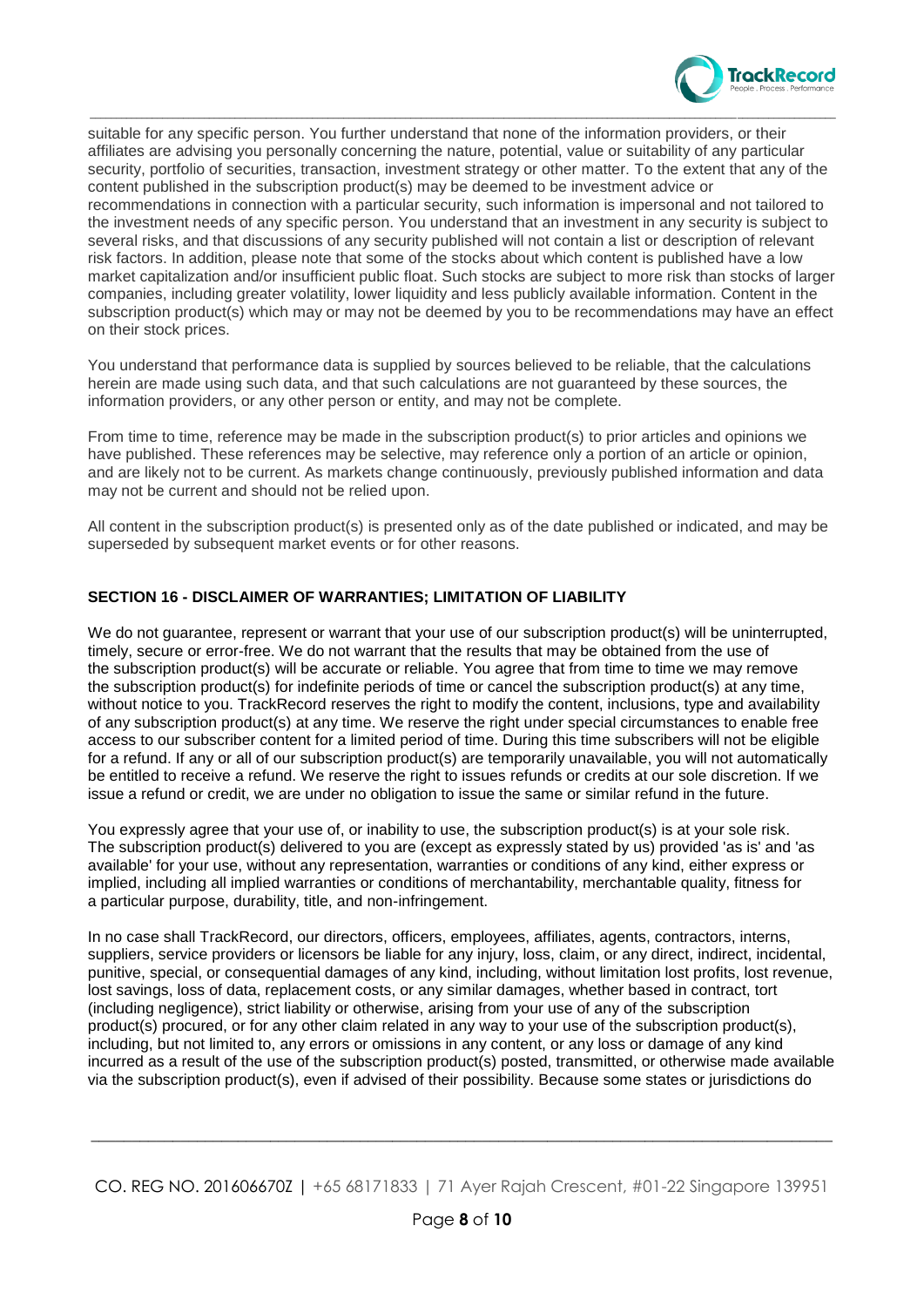

not allow the exclusion or the limitation of liability for consequential or incidental damages, in such states or jurisdictions, our liability shall be limited to the maximum extent permitted by law.

\_\_\_\_\_\_\_\_\_\_\_\_\_\_\_\_\_\_\_\_\_\_\_\_\_\_\_\_\_\_\_\_\_\_\_\_\_\_\_\_\_\_\_\_\_\_\_\_\_\_\_\_\_\_\_\_\_\_\_\_\_\_\_\_\_\_\_\_\_\_\_\_\_\_\_\_\_\_\_\_\_\_\_\_\_\_\_\_\_\_\_\_\_\_\_\_\_\_\_\_\_\_\_\_\_\_\_\_\_\_\_\_\_\_\_\_\_\_\_\_\_\_\_\_\_\_\_\_\_\_\_\_\_\_\_\_\_\_\_\_\_\_\_\_

The content, views and opinions provided in the subscription product(s) is not intended to provide tax, legal, insurance or investment advice, and nothing in the subscription product(s) should be construed as an offer to sell, a solicitation of an offer to buy, or a recommendation for any security by TrackRecord. You alone are solely responsible for determining whether any investment, security or strategy, or any other product or service, is appropriate or suitable for you based on your investment objectives and personal and financial situation. You should consult an attorney or tax professional regarding your specific legal or tax situation.

### **SECTION 17 - INDEMNIFICATION**

You agree to indemnify, defend and hold harmless TrackRecord Pte. Ltd and our subsidiaries, affiliates, partners, officers, directors, agents, contractors, licensors, service providers, subcontractors, suppliers, interns and employees, harmless from any claim or demand, including reasonable attorneys' fees, made by any third-party due to or arising out of your breach of these Terms and Conditions or the documents they incorporate by reference, or your violation of any law or the rights of a third-party. This defense and indemnification obligation will survive these Terms and Conditions and your use of the subscription product(s).

#### **SECTION 18 - SEVERABILITY**

In the event that any provision of these Terms and Conditions is determined to be unlawful, void or unenforceable, such provision shall nonetheless be enforceable to the fullest extent permitted by applicable law, and the unenforceable portion shall be deemed to be severed from these Terms and Conditions, such determination shall not affect the validity and enforceability of any other remaining provisions.

#### **SECTION 19 - TERMINATION**

The obligations and liabilities of the parties incurred prior to the termination date shall survive the termination of this agreement for all purposes.

These Terms and Conditions are effective unless and until terminated by either you or us. You may terminate these Terms and Conditions at any time by notifying us that you no longer wish to use our subscription product(s). If in our sole judgment you fail, or we suspect that you have failed, to comply with any term or provision of these Terms and Conditions, we also may terminate this agreement at any time without notice and you will remain liable for all amounts due up to and including the date of termination: and/or accordingly may deny you access to our subscription product(s) (or any part thereof).

#### **SECTION 20 - ENTIRE AGREEMENT**

The failure of us to exercise or enforce any right or provision of these Terms and Conditions shall not constitute a waiver of such right or provision.

These Terms and Conditions and any policies or operating rules posted by us on this site or in respect to the subscription product(s) constitutes the entire agreement and understanding between you and us and govern your use of the subscription product(s), superseding any prior or contemporaneous agreements, Communications and proposals, whether oral or written, between you and us (including, but not limited to, any prior versions of the Terms and Conditions).

Any ambiguities in the interpretation of these Terms and Conditions shall not be construed against the drafting party.

CO. REG NO. 201606670Z | +65 68171833 | 71 Ayer Rajah Crescent, #01-22 Singapore 139951